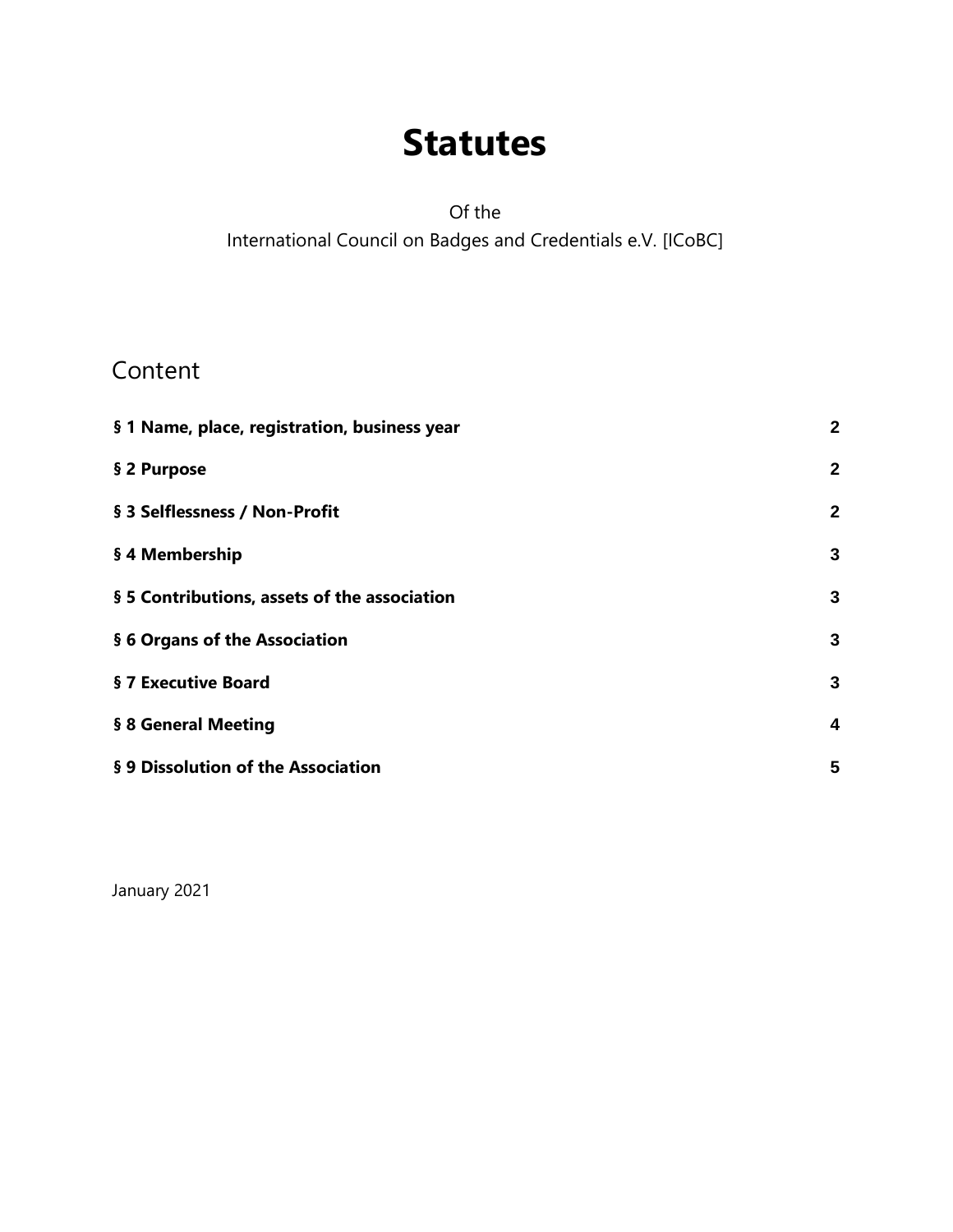## <span id="page-1-0"></span>§ 1 Name, place, registration, business year

- A. The association bears the name "International Council on Badges and Credentials e.V.", abbreviated "ICoBC".
- B. It has its registered office in Berlin.
- C. It shall be entered in the Register of Associations at the Berlin-Charlottenburg Local Court.
- D. The business year is the calendar year.

## <span id="page-1-1"></span>§ 2 Purpose

- A. The non-profit purpose of the Association is to promote global exchange, collaboration, and development for the recognition of informal, non-formal, and formal learning with digital badges (badges) and credentials, including:
	- a) Ensuring a systemic (holistic) view of digital badges (badges) and credentials for individuals, organizations, and societies.
	- b) Promote the formation of an inclusive network of interested stakeholders based on the principle of diversity.
	- c) Demonstrate understanding of current global developments in the field of digital badges (badges) and credentials and their local adaptation through examples.
	- d) To support innovative projects from idea to realization. This can be done on a scientific, policy or application level.
- B. In order to realize the statutory purpose, the Association develops a methodological, technological and organizational infrastructure, which is managed by the Secretariat and maintained by the members. Under the umbrella of the Association, working groups may be formed to focus on specific initiatives as well as regional areas.

## <span id="page-1-2"></span>§ 3 Selflessness / Non-Profit

- A. The Association shall exclusively and directly pursue charitable purposes within the meaning of the section "Tax-privileged purposes" of the German Tax Code.
- B. The Association shall act selflessly. It does not primarily pursue its own economic purposes.
- C. The Association's funds may only be used for purposes in accordance with the Articles of Association. Members shall not receive any benefits from the Association's funds unless they are used exclusively for the purposes of the Association.
- D. No person may be favored by expenditures, which are foreign to the purpose of the association, or by disproportionately high remunerations.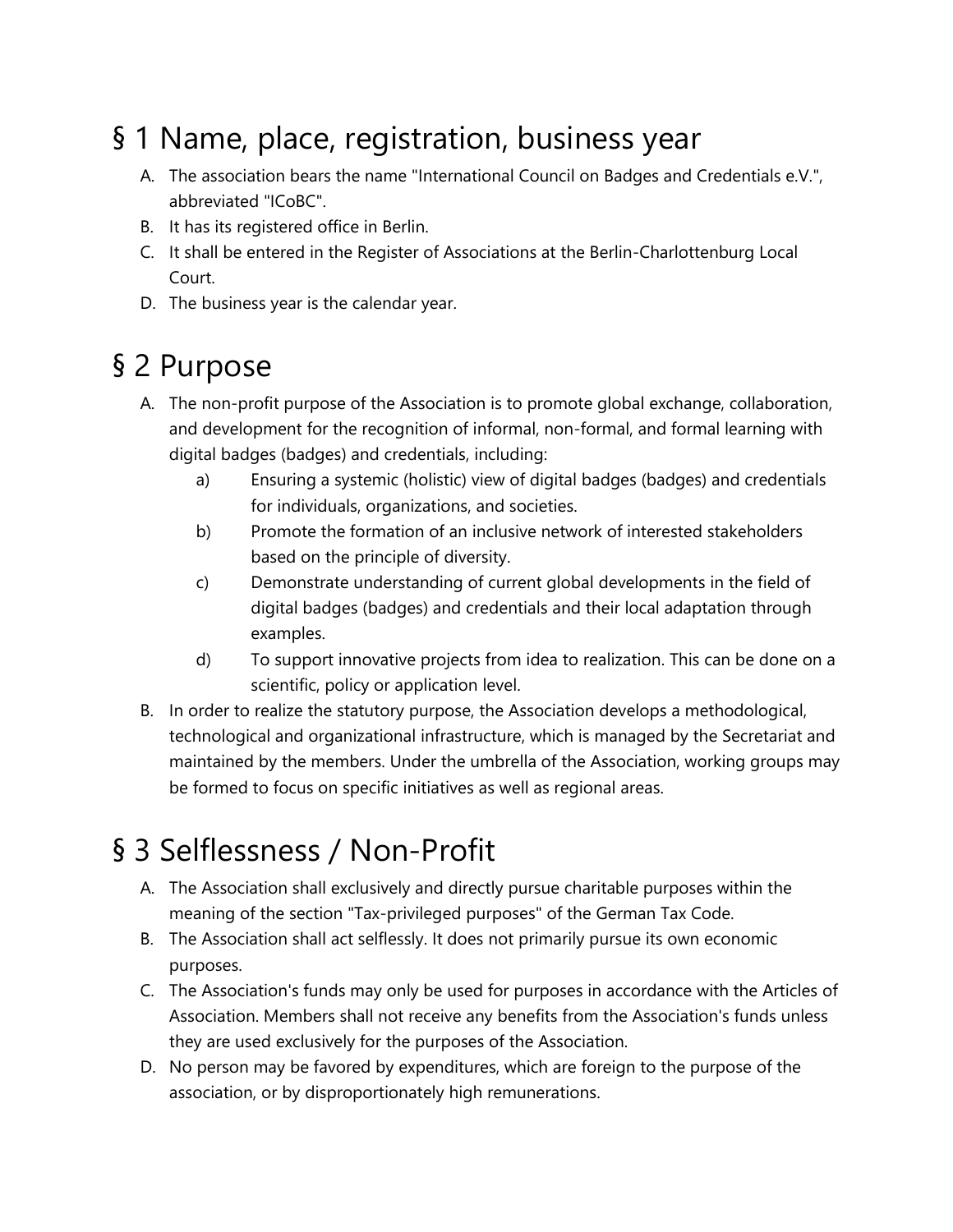## <span id="page-2-0"></span>§ 4 Membership

- A. Any natural or legal person who supports the purpose of the Association and agrees to the Articles of Association may become a member of the Association.
- B. The Executive Board or a representative appointed by the Executive Board shall decide on the application for membership in the Association. This decision shall be documented and made available to the applicant for membership upon request.
- C. Membership shall commence on the date of receipt of membership dues.
- D. Membership shall terminate upon resignation, death, or expulsion.
- E. Resignation from the association is possible at the end of the current calendar year by written declaration to the secretariat. A notice of resignation must be submitted in writing no later than 11/30 of the current calendar year.
- F. If a member fails to pay the membership fee three months after the due date, this shall be considered as a resignation from the Association.
- G. Expulsion can only occur for an important reason. Important reasons are:
	- a) serious violation of the aims and interests of the association
	- b) outstanding membership fees for at least three months
- H. The Executive Board decides on the exclusion.
- I. Upon proposal of the Executive Board, the General Assembly may appoint persons who have rendered outstanding services to the Association as honorary members.

### <span id="page-2-1"></span>§ 5 Contributions, assets of the association

- A. The amount and due date of membership dues for individuals and legal entities shall be decided by the members with the majority of the votes of the General Assembly.
- B. The Association may acquire property within the scope of its purpose, but members have no claim to shares in the Association's assets.

### <span id="page-2-2"></span>§ 6 Organs of the Association

A. The organs of the association are the general meeting and the Executive Board.

#### <span id="page-2-3"></span>§ 7 Executive Board

A. The Executive Board shall consist of an odd number of not less than three and not more than seven members (President and Vice-Presidents) of the Association and shall serve in an honorary capacity. The members of the Executive Board may be employed.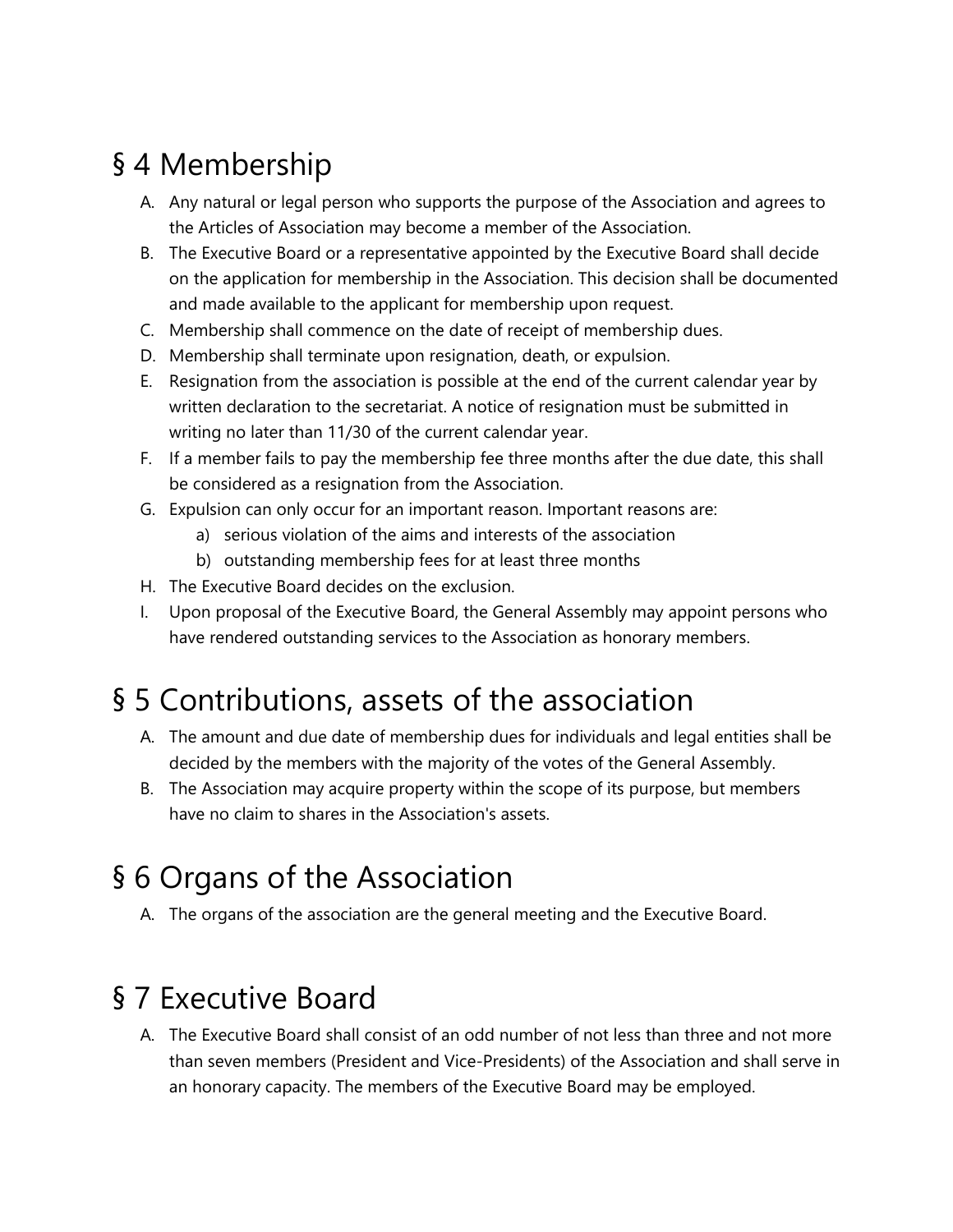- B. The Executive Board represents the Association judicially and extrajudicially. Representation shall be exercised jointly by two members of the Executive Board.
- C. The activity in the service of the association can be remunerated within the framework of §3 No. 26a of the income tax law (honorary lump sum), on which the general meeting decides.
- D. The term of office of the Executive Board is four years. Re-election is permissible. The Executive Board remains in office until a new Executive Board is elected. If a member of the Executive Board retires prematurely, a by-election may be held at a general meeting. Until then, the Executive Board shall consist of the remaining members.
- E. The Executive Board shall be responsible for managing the day-to-day affairs of the Association. It shall have the following duties:
	- a) Overseeing the execution of the resolutions of the general membership meeting,
	- b) Developing organizational strategies and directing their operational implementation,
	- c) personnel management, and
	- d) renting of business premises.
- B. The Executive Board shall adopt its resolutions by a simple majority of votes. A motion is rejected if an equal number of votes are cast in favor and against. Executive Board resolutions must be recorded and signed by the President or Vice President. An electronic signature in an email is acceptable.
- C. Meetings of the Executive Board shall be held virtually at least three times a year. The President shall send out invitations by email at least 3 weeks prior to the meeting. Meetings of the Executive Board shall constitute a quorum when at least a majority of the members of the Executive Board are present.

### <span id="page-3-0"></span>§ 8 General Meeting

- A. The General Membership Meeting is the highest decision-making body of the Association. It must be convened annually; in addition, an extraordinary general meeting may be convened at the request of at least half of the members. Decisions are made by a simple majority of the members present. The meeting is convened by the Executive Board with a notice period of 4 weeks. The invitation will be sent by e-mail. The agenda items will be sent with the invitation. The general meeting can be held by video conference. Authentication takes place via the e-mail address assigned to the member. A vote in written form takes place via video conference session in chat via yes/no as well as via comments. The general meeting decides for example on:
	- a) the tasks and areas of activity of the Association relevant to its purpose,
	- b) the election, re-election and discharge of the Executive Board,
	- c) the annual budget to be presented by the Executive Board,